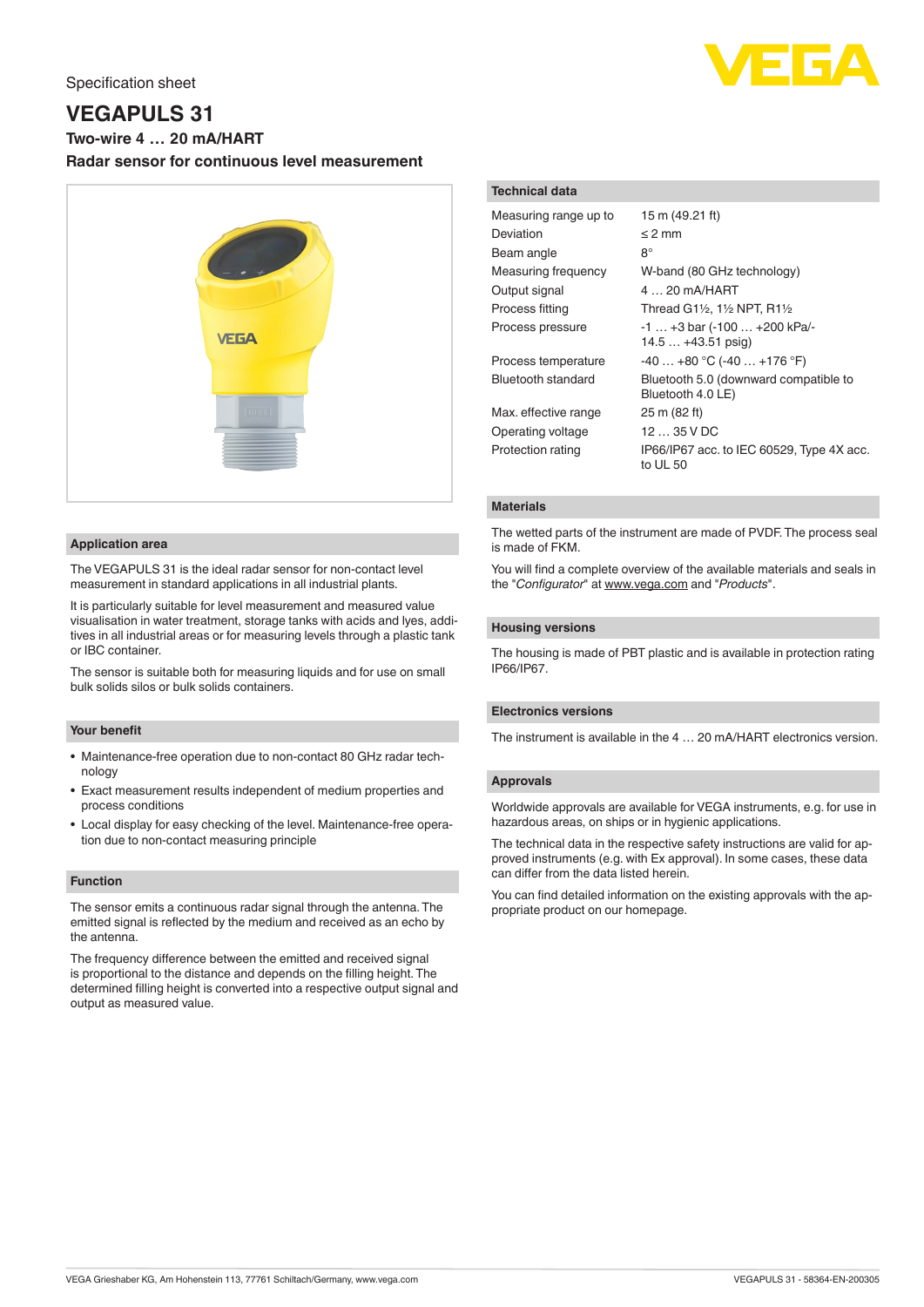

#### **Adjustment**

#### **Adjustment on site**

On-site adjustment of the device is carried out via the integrated display and adjustment unit.

## **Adjustment via the signal cable**

The adjustment of the instrument is carried out via the interface adapter VEGACONNECT and a PC with the adjustment software PACTware and corresponding DTM.

#### **Wireless adjustment via Bluetooth**

The Bluetooth version of the device enables wireless connection to smartphones/tablets (iOS/Android) or Windows PCs.



Wireless connection to standard operating devices

Operation is via a free app from the "*Apple App Store*", the "*Google Play Store*" or the "*Baidu Store*". Alternatively, adjustment can also be carried out via PACTware/DTM and a Windows PC.



Adjustment via PACTware or app

### **Adjustment via remote systems**

Further adjustment options are possible via a HART Communicator as well as manufacturer-specific programs such as AMS↑ or PDM.

### **Electrical connection**



Connection compartment VEGAPULS 31

- 
- 1 *Voltage supply, signal output* 2 *Plug connector for the display and adjustment module or interface adapter*

You can find details on electrical connection in the instrument operating instructions at [www.vega.com/downloads](http://www.vega.com/downloads).

## **Dimensions**

## **VEGAPULS 31**



Dimensions VEGAPULS 31

- 1 *Thread G1½*
- 2 *Thread 1½ NPT*
- 3 *Thread R1½*

#### **Mounting accessories**

For the VEGAPULS 31 the suitable mounting accessories for ceiling or wall mounting is available.



Mounting strap with adjustable sensor holder for sensors with lateral cable outlet - Wall mounting (example)

You can find further information on the mounting accessory on our homepage.

#### **Information**

You can find further information on the VEGA product line on our homepage.

In the download section on our homepage you'll find operating instructions, product information, brochures, approval documents, instrument drawings and much, much more.

Software accessories such as the current device software and the appropriate operating software are also available there.

## **Instrument selection**

On our homepage under "*Products*" you can select the suitable measuring principle and instrument for your application.

You can find detailed information on the instrument versions at [www.](http://www.vega.com) [vega.com](http://www.vega.com) and "*Products*".